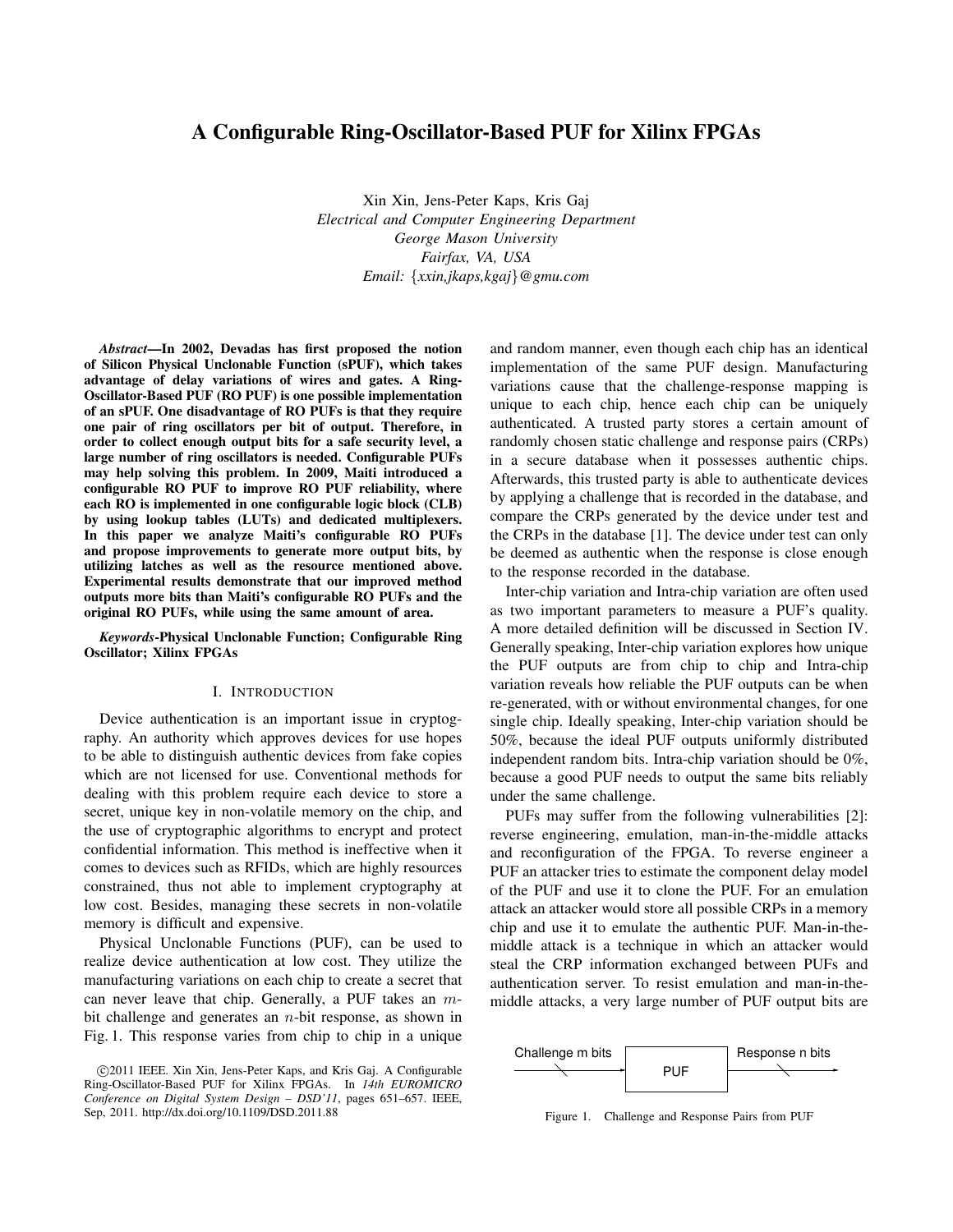needed, making it infeasible for an attacker to record all CRPs and emulate a PUF.

Several schemes have been proposed to implement PUFs. Some PUFs use explicitly introduced randomness, while others make use of intrinsic randomness. The former group includes Optical PUF [3] and protective coating based PUF [4]. The latter group includes silicon PUF [5], SRAM based PUF [6], Butterfly PUF [7] and Tri-state buffer based PUF [8]. In 2001, the first physical implementation of PUF was announced by Pappu in his Ph.D thesis [3]. One year later, Devadas et al. first introduced the notion of a Silicon PUF [5]. In 2004, Lee et al. proposed a delay-based Arbiter PUF as a silicon PUF implementation method [9]. Another silicon PUF implementation, a Ring Oscillator Based PUF (RO PUF), was introduced by Suh et al. in 2007 [1]. These two silicon PUF implementation methods derive their PUF behavior from delay variations of gates and wires. Meanwhile, other researchers also studied new possible applications for PUFs, e.g. IP protection [10], [11]. This paper focuses on the RO PUF on Xilinx FPGAs, because as Morozov et al. pointed out a Ring Oscillator based PUF is more FPGA friendly [12], and can be integrated with an RO based random number generator [13].

As mentioned above, in order to obtain enough output bits to resist the attacks above, a large area to implement a large number of ring oscillators on chip is required. In this paper we improve a configurable RO PUF to yield more output bits while using the same amount of area as the basic RO PUF on Xilinx FPGAs.

The rest of this paper is organized as follows: Section II provides background of RO PUFs and the definition of a reconfigurable PUF. Section III discusses our configurable RO design. Section IV defines parameters regarding the quality of a configurable RO PUF. The following section presents and analyzes our experimental results. Conclusions are drawn in the last section.

# II. RO PUF AND RECONFIGURABLE PUF

## *A. Previous Silicon PUF Implementations*

Arbiter based PUF and Ring Oscillator based PUF are two implementations of sPUF. The Arbiter based PUF has two paths and uses a D-flip-flop as an arbiter at the end of these two paths, as shown in Fig. 2. A rising-edge is used as input for the circuit. PUF challenges are applied to determine if the rising-edge switches between the top and bottom paths. Ultimately, the rising-edge from the top path will feed the data input D of the D-flip-flop and the risingedge from the bottom path will feed the clock input of Dflip-flop. It subsequently outputs a '1' or '0' based on which rising-edge comes first, i.e. '1' if top path is faster. This design requires rigorous symmetric placement and routing on chip [12], otherwise the PUF response is not dependent on wire and gate delay variations but is dominated by routing bias.



Figure 2. Basic Structure of Arbiter PUF



Figure 3. Structure of Basic RO PUF

Unlike the Arbiter PUF, the RO PUF only requires each single Ring Oscillator to be identical rather than the entire design to be symmetrically placed and routed. Moreover, identical ring oscillator routing can be easily achieved by using hard macros on Xilinx FPGAs. RO PUFs can differentiate devices because even seemingly-identical ROs will have slightly different frequencies. This slight difference allows the RO PUF to characterize devices in order to authenticate them. A diagram of the basic RO PUF is shown in Fig. 3 and a basic ring oscillator model is shown in Fig. 4.

The challenge signal in a basic RO PUF (Fig. 3) selects two ROs to feed two counters which start and stop simultaneously. Since the frequencies of these ROs are slightly different, the two counters produce two different values. If the top counter value is greater than the bottom counter value, the PUF outputs '1' otherwise it outputs '0'. The ROs that differ more in terms of frequency generate more reliable output bits since the relation between their frequencies is less likely to reverse even in the presence of environmental changes. Moreover, a 1-out-of-k masking has been proposed to improve RO PUF reliability [1]. This scheme simply picks one pair of ROs that has the maximum frequency distance among  $k$  pairs of ROs. A drawback of this masking is that k times more area will be sacrificed.

## *B. Reconfigurable PUF*

Kursawe et al. first defined the reconfigurable PUF (rPUF) in 2009 [14] as a PUF that has the mechanism to transform itself into a completely new PUF such that even with the knowledge of the challenge-response behavior under a pre-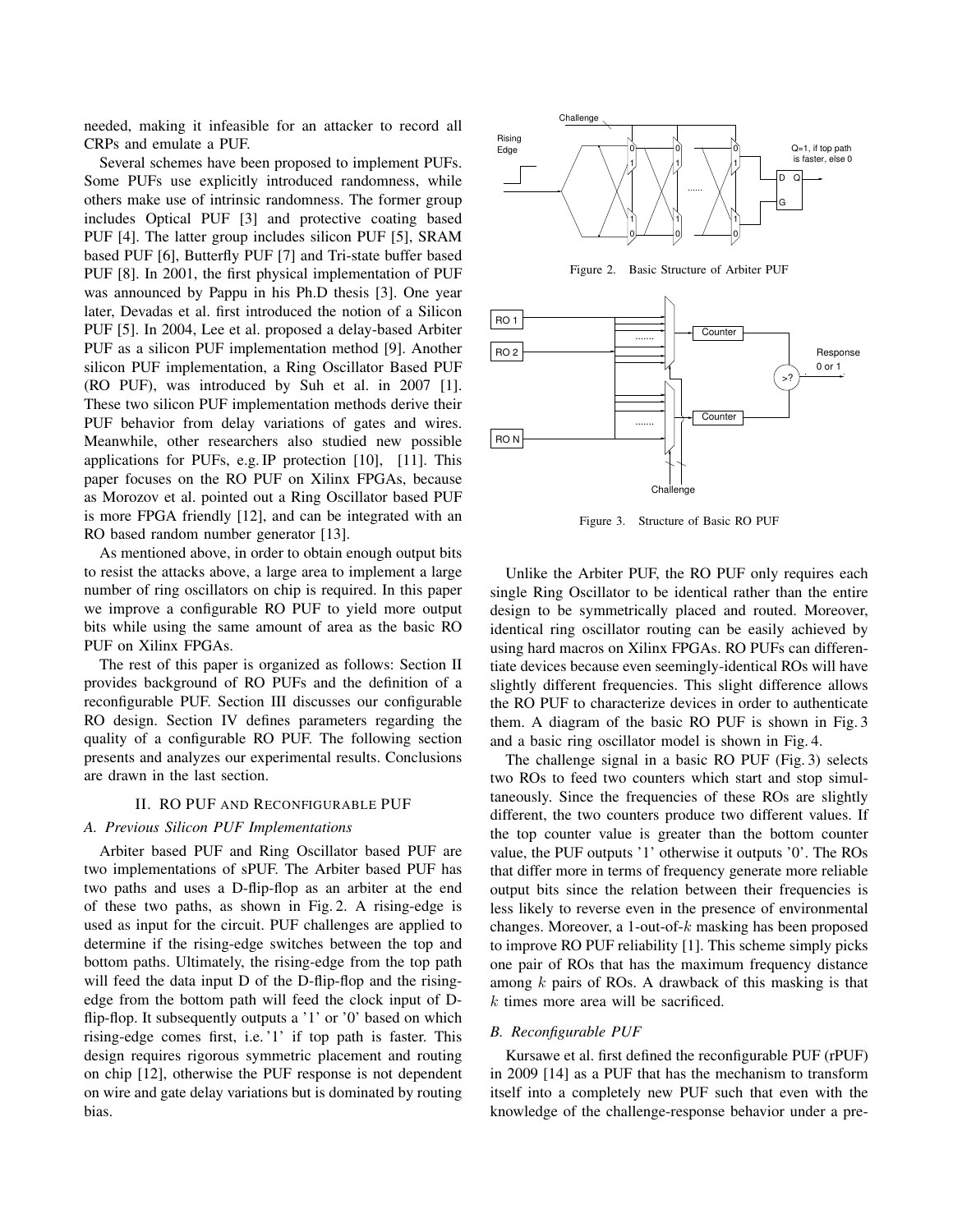

Figure 4. Basic RO model

vious configuration, the challenge-response behavior under a new configuration can not be predicted. Furthermore, they stipulated that it should be very difficult to revert the PUF reconfiguration even with invasive means. The configuration mechanism should not be in the form of changing a part of the challenge or altering the placement of PUF in FPGAs.

In 2009, Maiti et al. constructed PUFs based on configurable ROs [15]. As we discussed above, for a basic RO PUF 1-out-of- $k$  masking sacrificed  $k$  times more area to achieve better reliability. Maiti mitigates this drawback by designing a configurable RO which has 8 configuration possibilities and occupies the same amount of area as the basic RO. One can improve the RO PUF reliability by selecting a configuration for the one pair of configurable ROs which has the maximum frequency difference among the 8 configurations. However, Maiti did not mention whether his method can also be used to generate more output bits.

By Kursawe's definition of rPUF neither Maiti's configurable RO PUF [15], nor the configurable RO PUF proposed in this paper are an rPUFs, since a part of the challenge bits is used to configure the PUF and the configuration is reversible. However both techniques are FPGA friendly and provide configurability compared to basic RO PUF. Besides, both can increase either the number of PUF output bits or PUF reliability.

#### III. CONFIGURABLE RING OSCILLATOR

Maiti [15] introduced a PUF based on configurable ROs which fit into a single Configurable Logic Block (CLB) in Xilinx FPGAs. The main advantage of this size restriction is, that all routing between resources within the CLB are restricted to the switch box associated with that CLB. This RO can be defined as a hard macro and when duplicated, all routing and logic resources will remain identical. Any speed difference between such ROs will solely depend on manufacturing variations. A CLB on Xilinx Spartan 3 devices consist of four slices, each in turn are comprised of two Look-Up Tables (LUTs), a multiplexer (F5 MUX) and two flip-flops and some other dedicated resources. Fig. 5 shows Maiti's configurable RO. Three select signals, c1, c2 and c3 are used to decide which LUT is used. This allows for eight different configurations. Each configuration will have its own distinct frequency of the RO due to delay variations of different LUTs and wires within the switch box. Hence, when comparing the frequency of a pair of ROs, both ROs must have the same configuration. This guarantees that the only difference between two ROs are solely based



Figure 5. Maiti's Configurable RO in One CLB [15]



Figure 6. Our Configurable RO Design in One CLB

on manufacturing variations but not routing differences. Nevertheless, instead of generating a single output bit from two ROs, Maiti's design enables the creation of eight bits, using only two CLBs for the pair. It is important to notice that data dependency may exist among eight bits, i.e. first three bits will always the same. In the result section, more analyses are conducted to gauge performance.

In this paper we expand on Maiti's idea and increase the number of possible configurations to 256 for one configurable RO. Fig. 6 shows our configurable RO, which also fits into one CLB. Each slice implements one stage of the RO and each stage is driven by two select signals, bx and sel. The bx signals decide which LUTs, are used as a part of this RO. They have the same function as the signals  $c1, c2, c3$ in Maiti's design. The sel signals decide whether a latch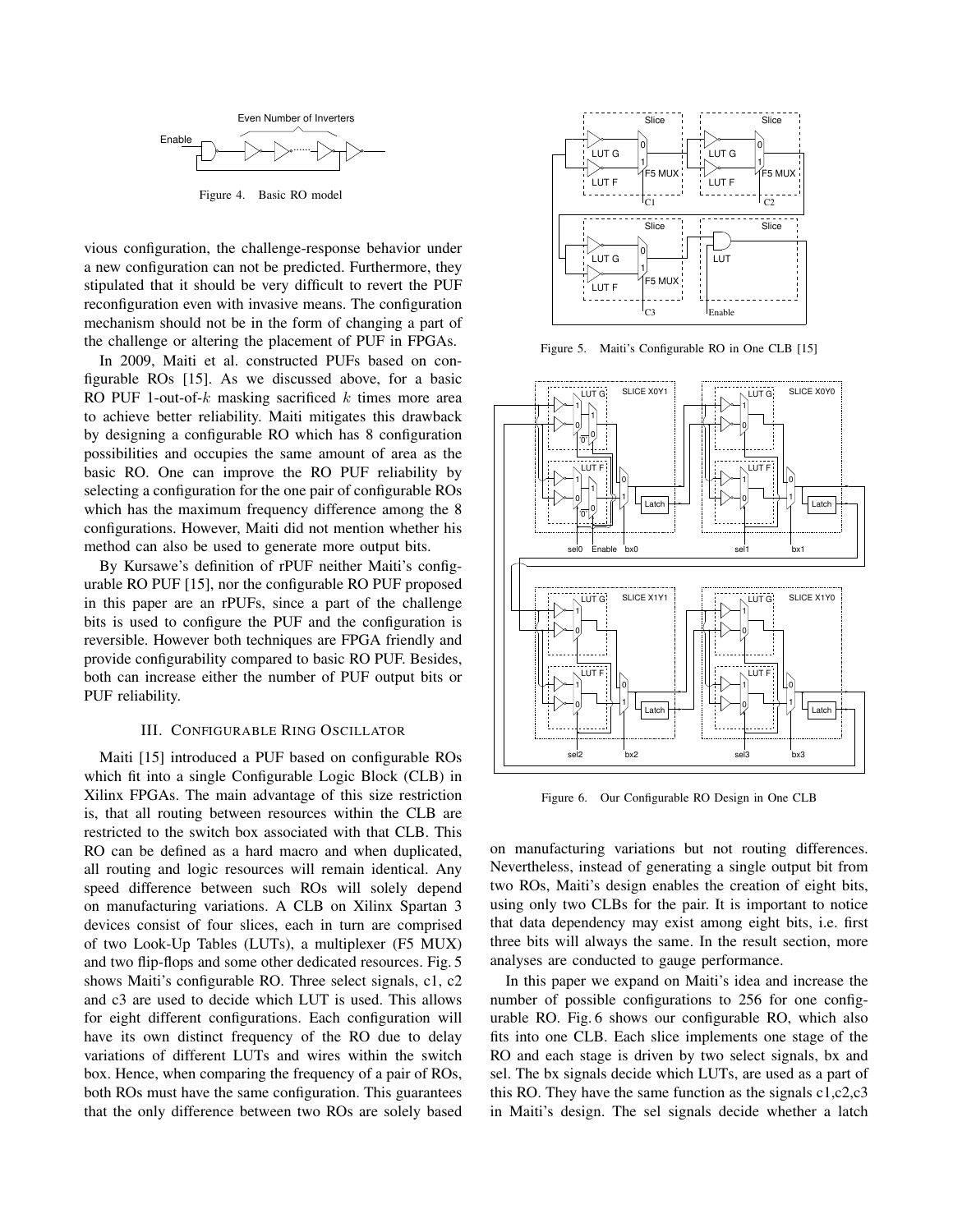

Figure 7. Configurable RO PUF

from the preceding slice is included or not. We configure the flip-flops in the slices as transparent latches, i.e. they only serve to generate additional delays. Please note that the slice X1Y0 implements buffers in LUTs instead of inverters in order to keep the total number of inverters in the RO odd. For example, if sel0 is '0' and bx0 is '1', then the latch in slice X1Y0 and LUT F in slice X0Y1 have been configured to be included in the RO. The additional enable signal in the slice X0Y1 can be used to disable the operation of a given RO. In total, our RO provides eight configuration signals: sel[3:0] and bx[3:0], as well as an enable signal. Hence, 256 different frequency comparisons can be obtained from one pair of our configurable ROs under the assumption that both ROs are compared under a same configuration. Clearly, the configuration including more latches will result in a much lower frequency than a configuration with fewer or no latches. However, as long as the pair of ROs that we are comparing have the same configuration, i.e. use the same values for bx[3:0] and sel[3:0], the frequency difference will depend only on manufacturing variations.

Fig. 7 shows the high level block diagram of our RO PUF which we implemented on Xilinx Spartarn3E starter kits. The challenge is composed of two parts, the RO configuration bits sel[3:0] and bx[3:0] and the RO selection bits. The least significant bits of the challenge are used to configure all ROs simultaneously. For this, challenge[7:4] is mapped to sel $[0:3]$ , and challenge $[3:0]$  to bx $[0:3]$ . The most significant bits of the challenge are used to select which RO's frequency should be measured. This selection is done by a multiplexer and by enabling the corresponding RO through its enable signal. Since only one RO is active at any time, adjacent ROs will not interlock. The frequency of a selected RO is obtained by having it drive the RO-counter and a crystal 50 MHz clock drive the Std-counter. Both counters start counting at the same time and are forced to stop when Std-counter hits its maximum value. The RO-counter value is subsequently read by a MicroBlaze processor. Then the next RO is selected and after it stabilizes the MicroBlaze software will start the counters for the next measurement. Please note that only ROs under the same configuration should be compared. To remove correlation in comparing, under each configuration, only the following comparison are made for a single RO PUF which consists of  $r$  ROs. They are  $RO_0 - RO_1$ ,  $RO_1 - RO_2$ , ...,  $RO_{(r-2)} - RO_{(r-1)}$ . Therefore, the PUF will output a  $(r - 1)$  bits response for each configuration, which we will call one ID in this paper. For example, if our design has 64 configurable ROs, a 63 bit ID will be generated for challenge=XXXXXX00000000, and a different 63-bit ID for challenge=XXXXXX00000001.

# IV. CONFIGURABLE RO PUF QUALITY FACTORS

In this section we define quality factors for the configurable RO PUF. Suppose the same configurable RO PUF design is implemented on  $k$  chips. Each RO PUF includes  $r$ ROs. Moreover, each RO PUF has  $c$  configuration possibilities. If we treat one RO PUF as a black box, the response for each RO PUF can be viewed as an output that has a length of  $c \times (r-1)$  bits.

We define the Inter-chip variation as an average value of the percentage of Hamming distances between any pairs among k PUF outputs, each of which has a length of  $c \times$  $(r-1)$  bits.

$$
Inter\_var = \frac{\sum_{i=0}^{k-1} \sum_{j=0, i \neq j}^{k-1} \frac{h a_{ij}}{c \times (r-1)} \times 100\%}{k(k-1)}
$$

Here  $ha_{ij}$  is the Hamming distance of PUF outputs between  $i<sup>th</sup>$  and  $j<sup>th</sup>$  chip. Maiti et al. large scale investigation showed that the average Inter-chip variation for the conventional RO PUF is 47.31% with a minimum value 38.98% and a maximum value of 56.36% [16].

We can define Intra-chip variation as

$$
\text{Intra\_var} = \frac{\sum_{p=0}^{l-1} \sum_{q=0, p \neq q}^{l-1} \frac{hb_{pq}}{c \times (r-1)} \times 100\%}{l(l-1)}
$$

where  $h b_{pq}$  is the Hamming distance between  $p^{\text{th}}$  and  $q^{\text{th}}$ regenerated PUF output on the same chip out of a total of l regenerated PUF outputs.

For configurable RO PUFs we also have to inspect the inter-configuration variation. Let us first define two sets and a function as

$$
IDS = \{ID_0, ID_1, ID_2, \dots, ID_{2^{r-1}-1}\},\
$$
  

$$
CONFS = \{C_0, C_1, C_2, \dots, C_{c-1}\},\
$$
and  

$$
ROPUF : CONFS \rightarrow ID.
$$

The function ROPUF simply illustrates how the RO PUF produces a new ID under a new configuration. The cardinality of *IDS* and *CONFS* are  $|IDS| = 2^{r-1}$  and  $|CONFS| = c$  respectively.

The set IDS includes all the possible IDs that can be obtained from applying elements from set CONFS, which includes all possible configurations of ROs. The way how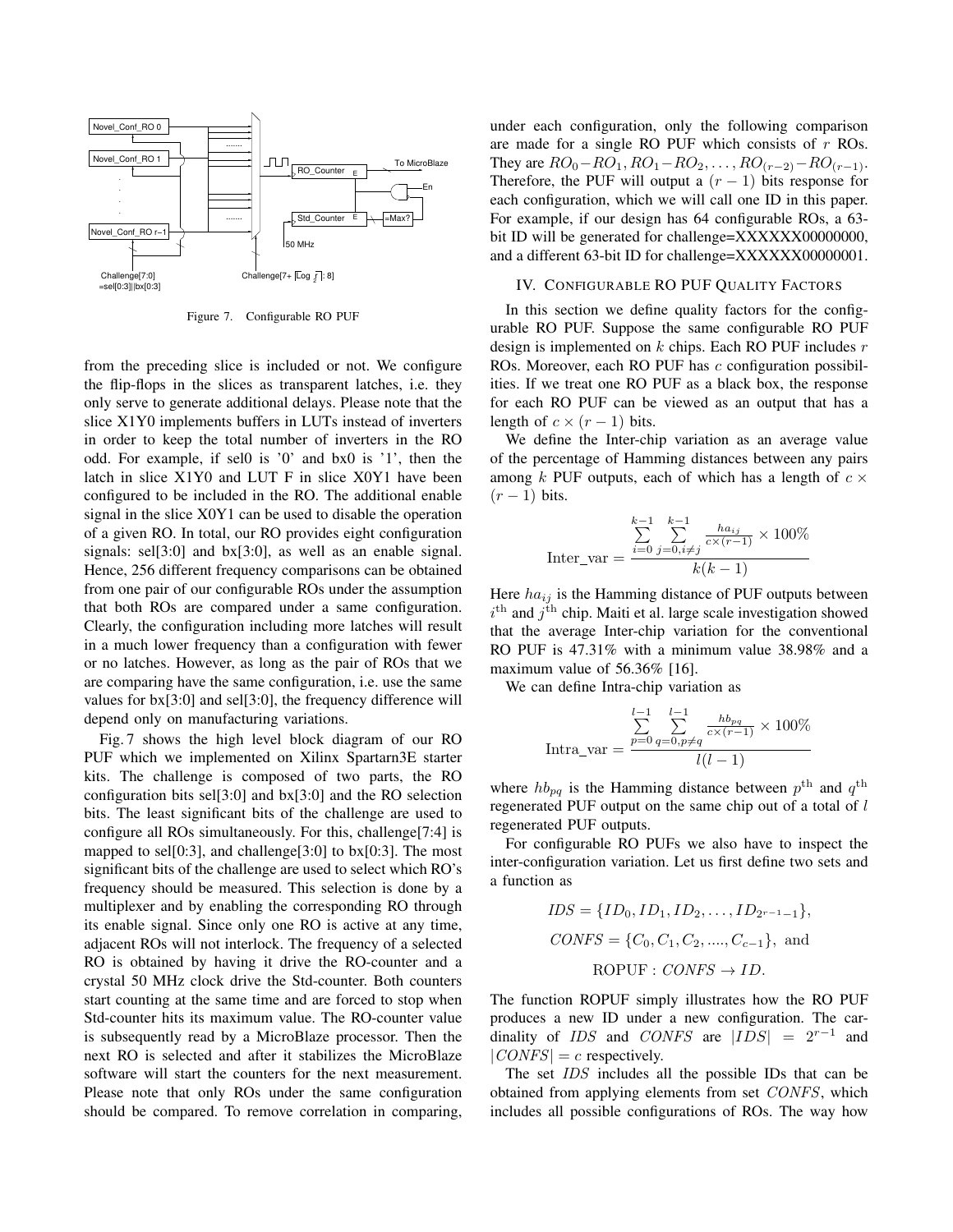one element in CONFS is mapped to one element in IDS is defined in the function ROPUF, which takes a configuration for ROs as input and outputs a  $(r - 1)$  bits long ID. If  $|CONFS| > |IDS|$  then multiple elements in *CONFS* would map to the same element in IDS.

Further let us define the inter-configuration variation as

$$
Interconf\_var = \frac{\sum_{s=0}^{c-1} \sum_{t=0, s \neq t}^{c-1} \frac{hc_{st}}{(r-1)} \times 100\%}{c(c-1)}
$$

where  $hc_{st}$  is the Hamming distance between PUF output IDs from  $s<sup>th</sup>$  and  $t<sup>th</sup>$  configuration on the same chip, with each ID a length of  $(r - 1)$  bits. The mapping from CONFS to IDS through the ROPUF function is random and independent. Hence, for an ideal configurable RO PUF, we have:

$$
\forall C_i \in CONFS, \quad \exists ID_m \in IDs, \Pr\{\text{ROPUF}(C_i) = ID_m\} = \frac{1}{|IDS|}
$$

and

 $\forall C_i \in CONFS, C_i \in CONFS, \quad \exists ID_m \in IDs,$  $Pr\{\text{ROPUF}(C_i) = ID_m \wedge \text{ROPUF}(C_j) = ID_m\}$  $=\frac{1}{110}$  $\frac{1}{|IDS|} \times \frac{1}{|ID}$  $|IDS|$ 

This leads to an inter-configuration variation of 50% for an ideal configurable RO PUF.

## V. RESULTS AND ANALYSIS

All experiments, other than Fig. 8 and Fig. 9, reported in this paper have been performed using four Xilinx Spartan-3E Starter Kits. Our configurable RO PUF has been built as an IP core and was used in conjunction with MicroBlaze in order to measure the RO frequencies.

Before comparing the performance of the improved configurable RO PUF and Maiti's configurable RO PUF, it is important to notice that if sel[3:0] remains "1111", our design almost becomes Maiti's design, and the frequency of the RO under this configuration will depend solely on LUT delays. Other than adding one more configurable LUT into the path of the RO, our main change is that we introduced transparent latches to add more configurable delay differences. Later in this section we will compare the influence of latch delays versus LUT delays and explore which are more significant in terms of flipping the PUF output.

First, the behavior of one pair of our ROs has been analyzed in order to illustrate how configurations affect the relative frequency relation. Fig. 8 shows the frequencies of two adjacent ROs, RO-1 as red line and RO-2 as blue line, as a function of the configuration bits, challenge[7:0]. Fig. 9 shows the frequency differences between these two ROs as a function of configuration bits. If the blue line is above "0", then RO-1 is faster for this configuration, else RO-0.



Figure 8. Frequencies of Two of Our Configurable ROs

We can clearly see that by changing the configuration bits, the frequency relation between these two ROs varies, even though there is never a configuration difference between the ROs. Moreover, as shown in Fig. 8, there is a substantial frequency change every 16 configurations. This is due to the change in the number of latches used in both ROs. If more latches are used, the ROs are significantly slower. The highest frequency appears at the top right corner with sel[3:0] equal to "1111", which means that no latches are configured in the RO path. An interesting fact can also be observed in this graph. Even if the numbers of latches being used are the same, but these latches are in different stages of the RO, the RO frequency may also change substantially. For example, when the configuration value is in the range from 16 to 31 (sel $[3:0]$  = "0001") the average frequency is clearly lower than in the case when the configuration value is in the range from 32 to 47 (sel[3:0] = "0010"), even though three latches are used in both cases. This behavior can be explained by the fact that the routing in the switch box differs depending on which latch is used. However, this still will not affect the fact that frequency difference between two ROs under the same configuration is only dependent on manufacturing variations because both ROs will always use the same routing resources.

Inter-configuration variation describes the difference of the IDs when different configurations are applied on the same chip. As we discussed in section IV, we hope to see an inter-configuration variation of 50% as the best case scenario. The lesser the difference, the higher is the dependency between configurations, the fewer independent bits will be produced. If the inter-configuration variation is zero, then IDs under different configurations are the same and the configurations yield no additional benefit.

For this experiment we built an RO PUF with 64 our configurable ROs, which can produce 256 IDs, each ID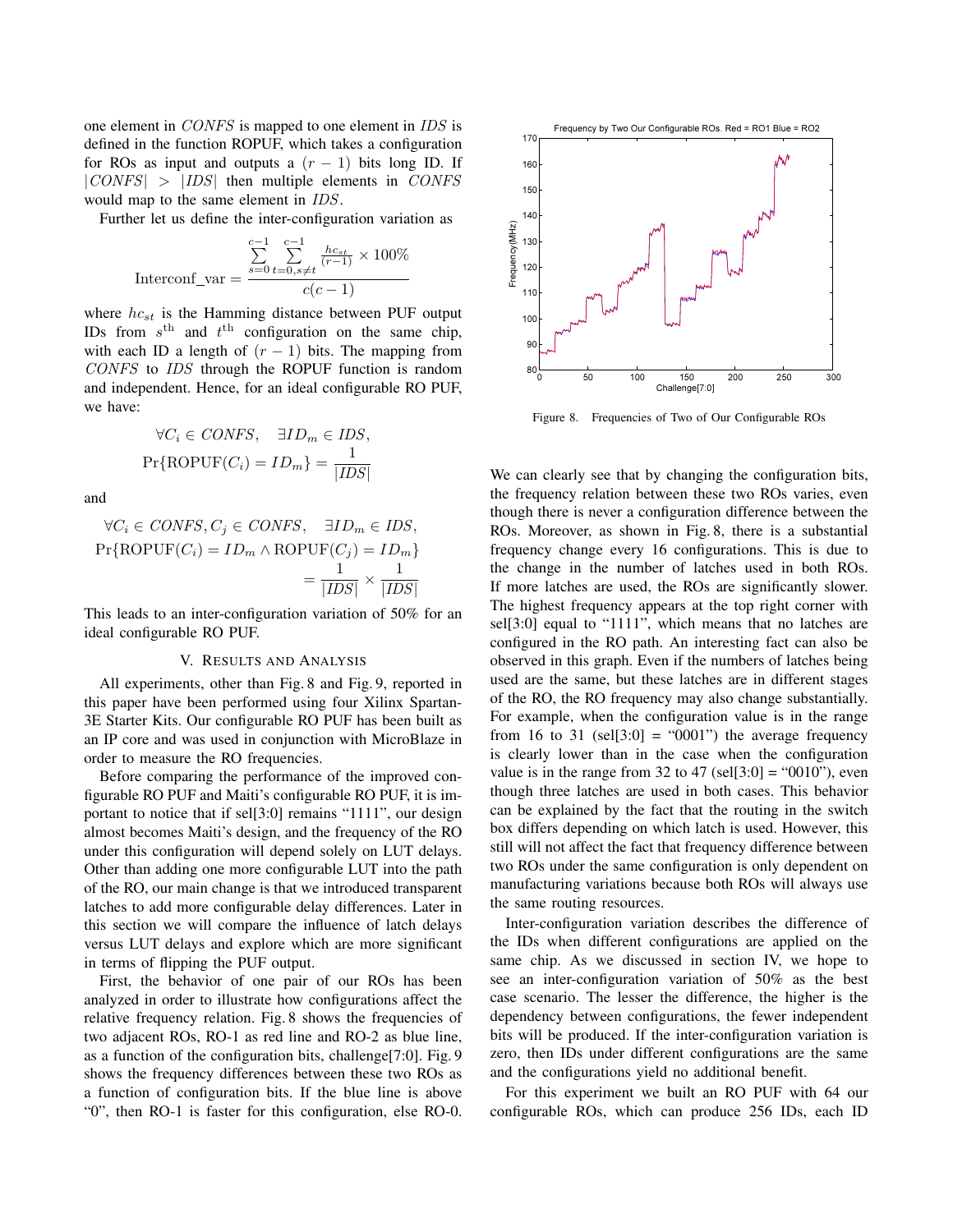

Figure 9. Frequency Difference of Two of Our Configurable ROs Table I

HAMMING DISTANCE CAUSED BY ONE CHALLENGE BIT CHANGE

| Conf.            | <b>Hamming Distance</b> |           |           |
|------------------|-------------------------|-----------|-----------|
| Signal           | $avg(\%)$               | $min(\%)$ | $max(\%)$ |
| bx3              | 12.6                    |           | 30.1      |
| bx2              | 9.7                     | 1.5       | 22.2      |
| bx1              | 12.8                    | 3.17      | 25.4      |
| bx0              | 10.7                    |           | 23.8      |
| sel <sub>3</sub> | 19.8                    | 6.35      | 41.2      |
| sel <sub>2</sub> | 16.6                    | 7.9       | 30.1      |
| sel1             | 25.4                    | 6.35      | 50.7      |
| sel0             | 17.4                    | 3.17      | 36.5      |

63-bit long. We examine how much Hamming Distance is provided by each individual bit in the configuration challenge[7:0]. The result in Table I shows that, although these 256 IDs are not the same, they do some have data dependency.

Some of these IDs are apparently dependent, since some worst case Hamming Distances are 0 which means there is no difference. Some best case scenarios do have a close value to 50%. Additionally, we can see that manipulating a single bit in sel[3:0] results in a higher Hamming Distance (about 8% higher) on average than a single bit in bx[3:0]. This observation can be explained by the longer path through the additional latches of such configurations which makes them more susceptible to manufacturing variations.

Table II HAMMING DISTANCE BY ONLY BXS CHANGED OR ONLY SELS CHANGED OR NO CONSTRAINT

|                        | Hamming distance |            |           |
|------------------------|------------------|------------|-----------|
|                        | $avg(\%)$        | $min(\% )$ | $max(\%)$ |
| only bx bits change    | 18.1             |            | 42.8      |
| only sel bits change   | 33.8             |            | 68.2      |
| any configuration bits | 36.5             |            | 76.1      |

Next we examine the impact of changing multiple bits only in bx[3:0] or sel[3:0] or any configuration bits without constraints. The result in shown in Table II. It can clearly be seen that if multiple configuration bits are changed, it is more likely that the IDs will be more different, since the average ID Hamming Distance in Table II is greater than in Table I where only single configuration bits are allowed to change. Moreover, it is also clear that ROs with latches yields more Hamming Distance than ROs with only LUTs. The last line stands for the case when we change any bits in the configuration arbitrarily. Given that the major difference between our improved configurable RO PUF and Maiti's configurable RO PUF is the introduction latches as extra delay components, the two tables above suggest that our design will produce more IDs and these IDs will have a higher average Hamming Distance. We explore this claim in the following experiments.

We compare our configurable RO PUF, Maiti's configurable RO PUF and the basic RO PUF under the constraint that all implementations use the same area, here 64 CLBs. Instead of implementing Maiti's PUF, we use our RO PUF but set sel[3:0] to "1111". This results in the same design with one small change in that this design produces 16 63-bit long IDs whereas Maiti's original would produce 8 63-bit IDs. Our design generates 256 63-bit long IDs and the basic RO PUF has one 63-bit long ID. Table III shows for how many IDs w of each PUF any pair of these IDs has at least a Hamming Distance of  $d\%$ .

Table III NUMBERS OF IDS FOR WHICH ANY PAIR HAS AT LEAST HAMMING DISTANCE OF  $d$ %

| Hamming         | Number of IDs $w$ |             |              |  |
|-----------------|-------------------|-------------|--------------|--|
| <b>Distance</b> | This              | Maiti       | G. Suh       |  |
| $min=d\%$       | Paper             | Conf RO PUF | Basic RO PUF |  |
| 15              | 57.25             | 7.75        |              |  |
| 20              | 28.75             |             |              |  |
| 25              | 14.5              | 3.25        |              |  |
| $\overline{30}$ | 8.5               | 2           |              |  |
| $\overline{35}$ | 4.5               | 1.75        |              |  |
| 40              |                   |             |              |  |
| 45              |                   |             |              |  |

The first line in the Table III shows that our design has on average 57.25 IDs out of 256 IDs, such that any pair of these 57.25 IDs has at least Hamming Distance of 15%. Maiti's design has on average 7.75 IDs out of 16 IDs which meet the same minimum Hamming Distance requirement, which is a 7.38 times fewer than ours. Even under strict ID Hamming Distance requirement (45%), our method still generates two 63-bit IDs as opposed to one 63-bit ID for Maiti's design. Additionally, Table III shows that under the 45% minimum Hamming Distance requirement, Maiti's design does not outperform the basic RO PUF, which also generates one 63-bit ID.

Inter-chip variation is also an important quality factor for PUFs. Table IV shows the inter-chip variation for our PUF based on experiments with four different Spartan 3 starter kit